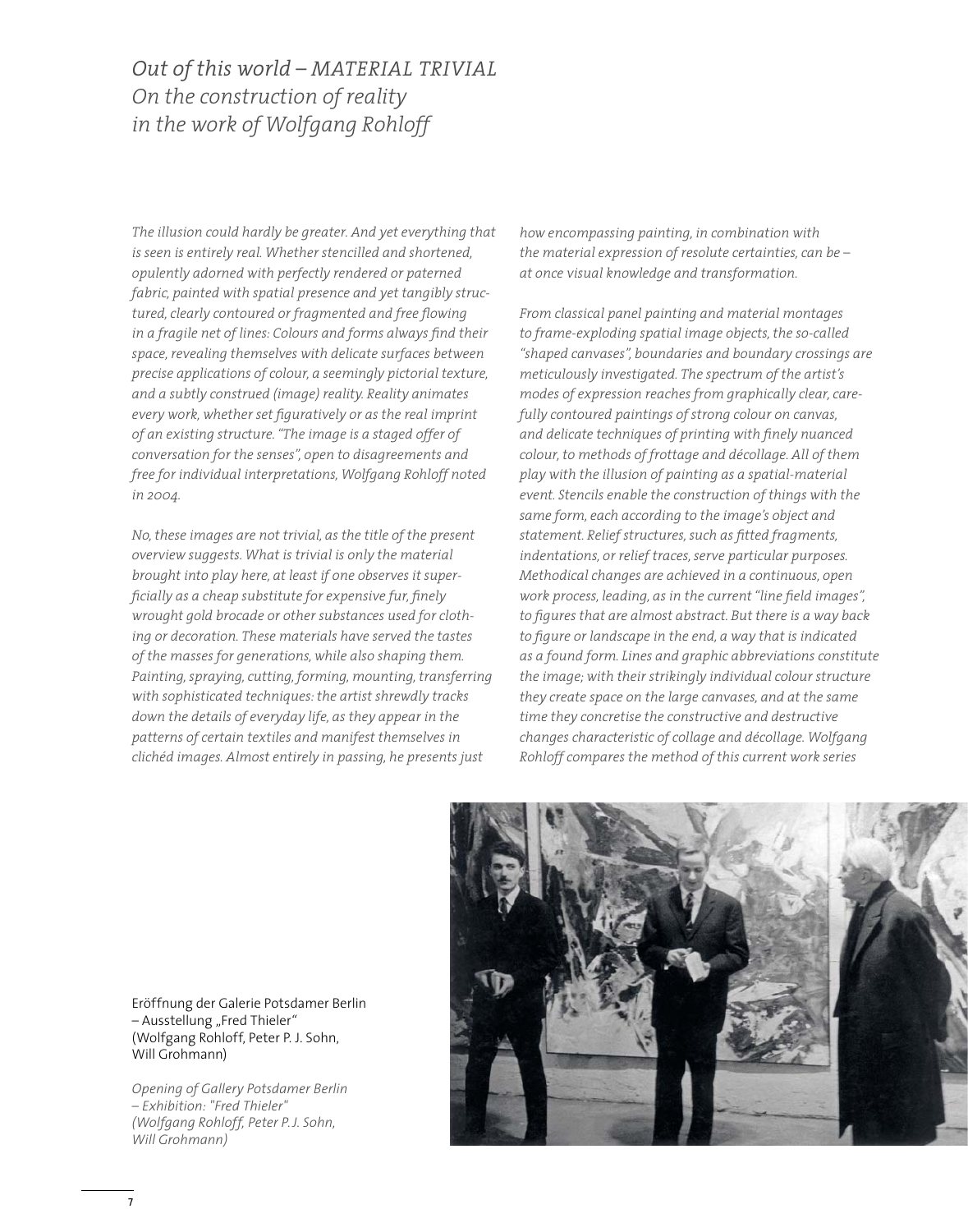*with the "combine paintings" formerly developed by Robert Rauschenberg. What shows itself as an image object or as a relief-like structure is no more and no less than the continuation of the stringent image immanent thought of a realist, one who finds the adequate means of expression for each depicted form. Painting, designing, bending, forming and deforming are mutual processes that lead to both intended insights and unforeseen discoveries.*

*At the beginning of the artist's career the father of Pop Art stood for the first image ideas. "Pop Art would have completely passed Berlin by, had a painter called Wolfgang Rohloff not begun, shortly after the middle of the 1960's, to place trivial objects in large format in the image", wrote Lucie Schauer in 1980 on the occasion of a solo exhibition of the artist's work in the Neue Berliner Kunstverein. With his textile images, material compositions, montages, cut-outs and picture objects, the artist had found his own highly idiosyncratic and authentic positions for exploring reality in painting well before then. Image citations from the world of commodities, consumption and leisure, as well as from the well-known protagonists of modern art, from Picasso to Cézanne, call into question not only the exemplary norms and clichés of art and society, but further develop artistic methods. Only at second glance, in the complex, changing effects of colour, surface, material and technique – each a specific means of expression – does the game of deception between image and impression reveal itself as a perfect symbiosis of various levels of reality and visual excitement. The structures of Wolfgang Rohloff's oversize paintings, which sometimes burst the boundaries of panel painting, are at once true to life and yet appear strange in their new garb. Classic still life paintings, landscapes, portraits, mutants or doppelgängers from the history of art mutate into hybrid beings that are as surreal as they are real, hovering between irony and poetry, dreams and the grotesque.*

*Traditional genres become the stomping grounds of dramatically imitative materials, which seem to convey the performances to a parallel world, or to a consistency which leads even further. In the external form, they continue nevertheless to carry their own lives with them, while the interior drawing or the imprinted ornament evokes patterns of movement that – by depicting soft skin, rigid walls, strange contrasts of colour – are never seen. In short:* 

*foreign impressions are superimposed, thwarting what is clearly seen and recognised. A double metamorphosis forces the eye out of the image and back through the material, compelling it to look – according to that materiality – into a trivial world of illusion: A "salto mortale" that "doubly emphases [the] character of illusion", as Karl Ruherberg aptly describes Wolfgang Rohloff's incisive, analytic creations.1* 

*Influences of Pop Art, with representatives like Richard Hamilton, Richard Lindner, Roy Lichtenstein or Robert Rauschenberg, seem to have left behind a greater impression in the 1960's than, for example, Fred Thieler, a staunch representative of abstract painting under whom Rohloff studied as a master student, acquiring all the techniques and refinements of painting. And yet, the invitation to the former teacher to attend the opening exhibition of the "Gallery Potsdamer Berlin", founded by Wolfgang Rohloff and his colleague Peter P. J. Sohn (a thrilling occasion with Will Grohmann as opening speaker), was sent not merely because of the high profile of this well known representative. It can also be understood as a homage to that generation of fathers that freed painting from inherited forms, norms and content, and shifted it into the focal point of their creative work – as an "inquiring action ( forschendes Tun)" 2 and message in itself.* 

*This school of the most varying abstract tendencies leads not least to a rupture in objective painting, to a newly discovered "Principle Realism" following on from Pop Art and Neo Dada: critical, political, striking, open for a new society. "The spontaneous entry of the informal is brought under an intellectual control in the student generation", Katrin Sello writes of Wolfgang Rohloff's early works, exhibited in 1966 in the Gallery Potsdamer: "In Rohloff's works, Thieler's dynamic flow solidifies itself in definite forms; but in their abundant curves and sinuous contours, they still possess so much tension that they seem to force their way out of the image frames." 3*

*The shortening of perfectly modulated female body parts by taut corsages, and their masculine counterparts in the form of precisely cut shirts folded with stiff collars, find their equivalents in clearly contoured surfaces of strong colour that individually define exact zones in space. Elsewhere pieces of clothing emerge from the ground of the image in soft-focus, with the finest nuances of monochrome*